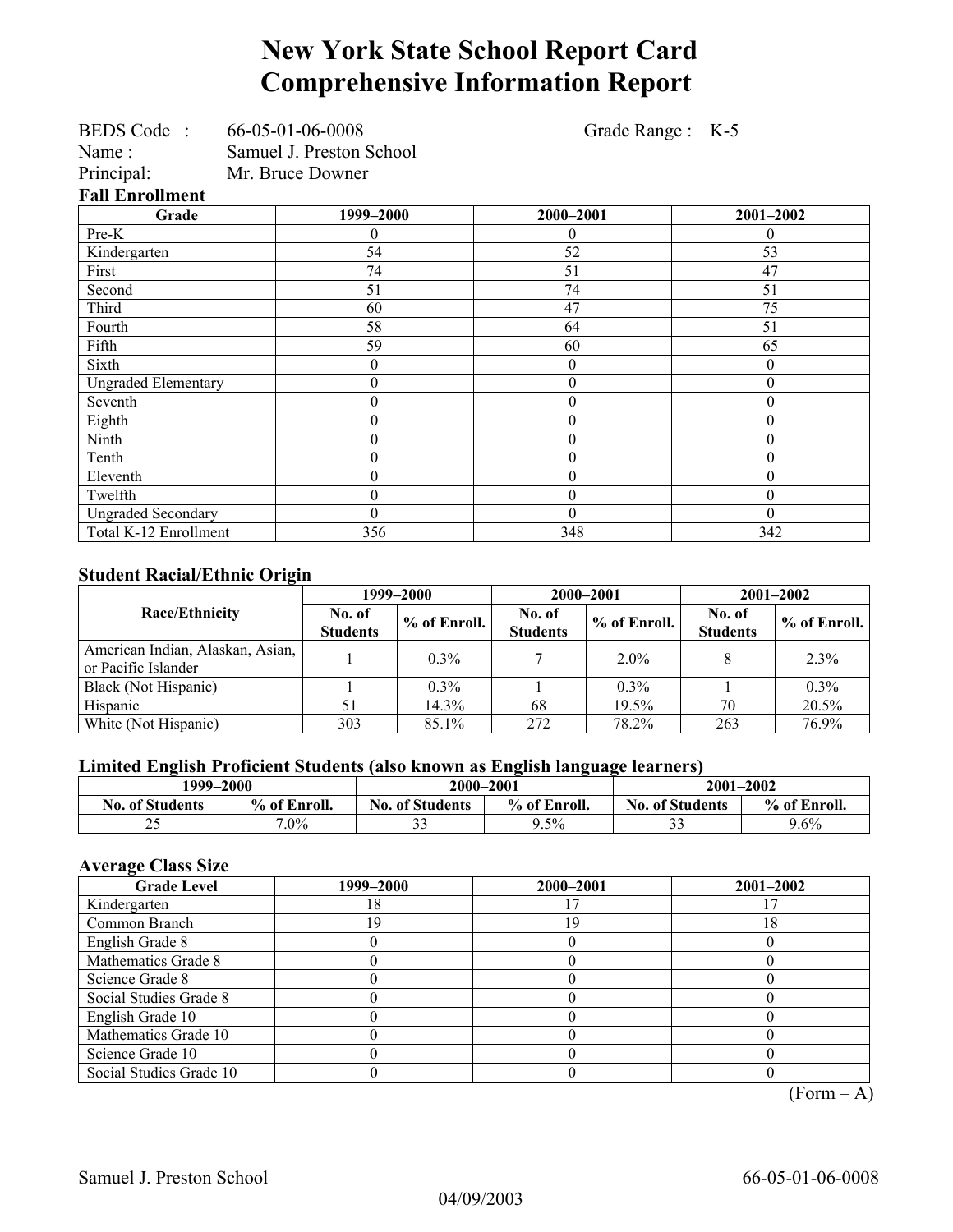#### **District Need to Resource Capacity Category**

| <b>N/RC Category</b> | <b>Description</b>                                                       |
|----------------------|--------------------------------------------------------------------------|
|                      | This is a school district with low student needs in relation to district |
|                      | resource capacity.                                                       |

#### **Similar School Group and Description**

| <b>Similar School Group</b> | <b>Description</b>                                                     |
|-----------------------------|------------------------------------------------------------------------|
|                             | All schools in this group are elementary level schools in school       |
| 18                          | districts with low student needs in relation to district resource      |
|                             | capacity. The schools in this group are in the higher range of student |
|                             | needs for elementary level schools in these districts.                 |

All schools within the same N/RC category are divided into three similar school groups defined by the percentage of students in the school who are eligible for the free-lunch program and/or who are limited English proficient (also known as English language learners).

#### **Attendance and Suspension**

|                               | 1998–1999       |         |                 | 1999–2000 | 2000-2001       |         |
|-------------------------------|-----------------|---------|-----------------|-----------|-----------------|---------|
|                               | No. of          | $%$ of  | No. of          | $%$ of    | No. of          | $%$ of  |
|                               | <b>Students</b> | Enroll. | <b>Students</b> | Enroll.   | <b>Students</b> | Enroll. |
| <b>Annual Attendance Rate</b> |                 | 94.9%   |                 | 95.1%     |                 | 95.1%   |
| <b>Student Suspensions</b>    |                 | $0.3\%$ |                 | $0.0\%$   |                 | $0.0\%$ |

## **Student Socioeconomic and Stability Indicators (Percent of Enrollment)**

|                          | 1999-2000 | 2000-2001  | $2001 - 2002$ |
|--------------------------|-----------|------------|---------------|
| <b>Free Lunch</b>        | $6.7\%$   | $3.7\%$    | 6.7%          |
| Reduced Lunch            | $6.5\%$   | $7.2\%$    | 6.7%          |
| <b>Public Assistance</b> | $1-10\%$  | $1 - 10\%$ | $1 - 10\%$    |
| <b>Student Stability</b> | 95%       | 100%       | 98%           |

### **Staff Counts**

| Staff                                 | $2001 - 2002$ |
|---------------------------------------|---------------|
| <b>Total Teachers</b>                 | 29            |
| <b>Total Other Professional Staff</b> |               |
| <b>Total Paraprofessionals</b>        | NΑ            |
| Teaching out of Certification*        |               |
| Teachers with Temporary Licenses      |               |

\*Teaching out of certification more than on an incidental basis. Teachers with temporary licenses are also counted as teaching out of certification.

 $(Form - B)$